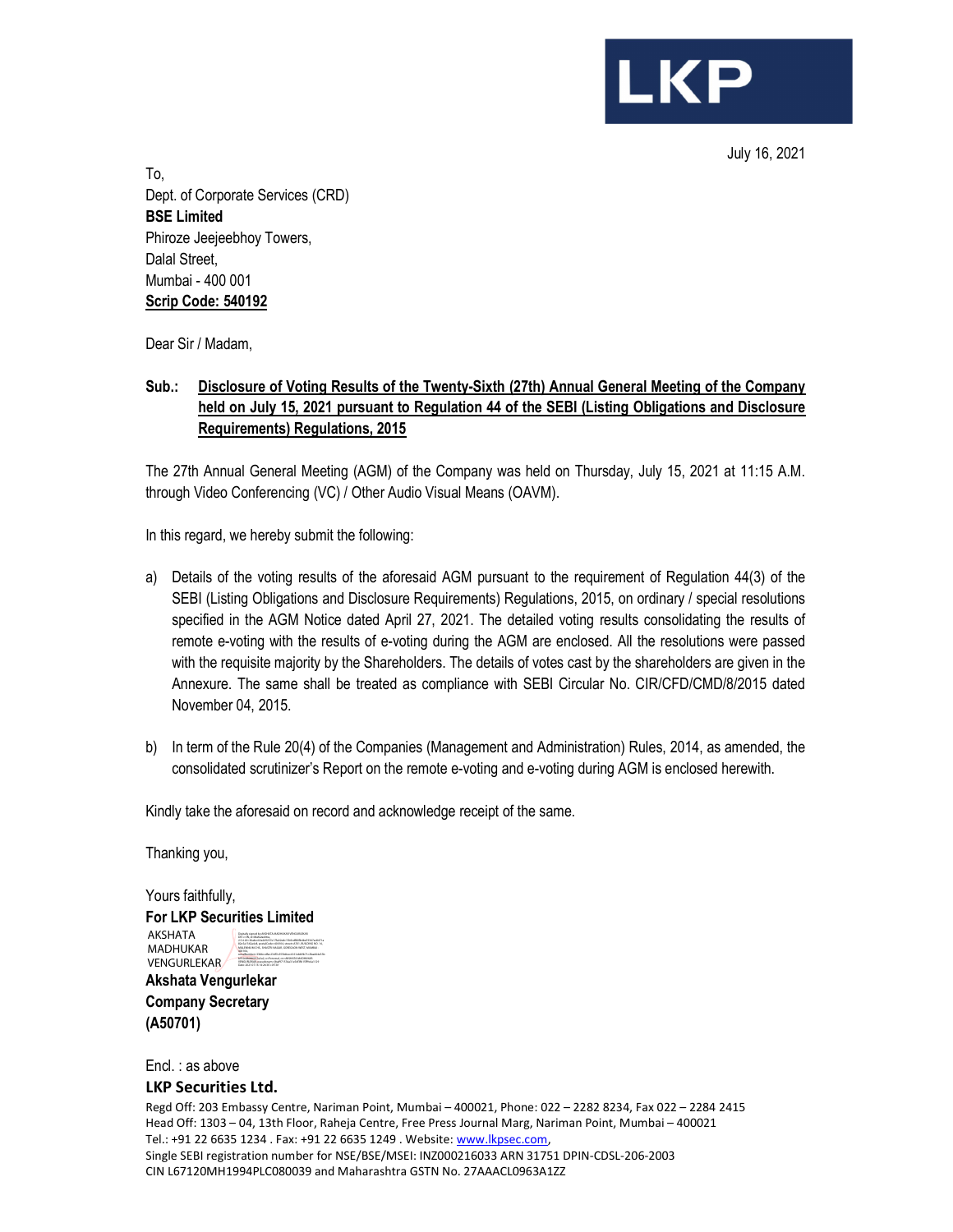# **LKP**

| Voting results                                                                |               |  |  |  |  |  |
|-------------------------------------------------------------------------------|---------------|--|--|--|--|--|
| Record date                                                                   | July 08, 2021 |  |  |  |  |  |
| Total number of shareholders on record date                                   | 8228          |  |  |  |  |  |
| No. of shareholders present in the meeting either in person or through proxy* |               |  |  |  |  |  |
| a) Promoters and Promoter group                                               | O             |  |  |  |  |  |
| b) Public                                                                     |               |  |  |  |  |  |
| No. of shareholders attended the meeting through video conferencing           |               |  |  |  |  |  |
| a) Promoters and Promoter group                                               | 8             |  |  |  |  |  |
| b) Public                                                                     | 30            |  |  |  |  |  |
|                                                                               |               |  |  |  |  |  |
| No. of resolution passed in the meeting                                       | 6             |  |  |  |  |  |

\*Since this AGM was held through Video Conferencing/Other Audio Visual Means, the facility to appoint proxy to attend and cast vote for the members was not available for this AGM.

### LKP Securities Ltd.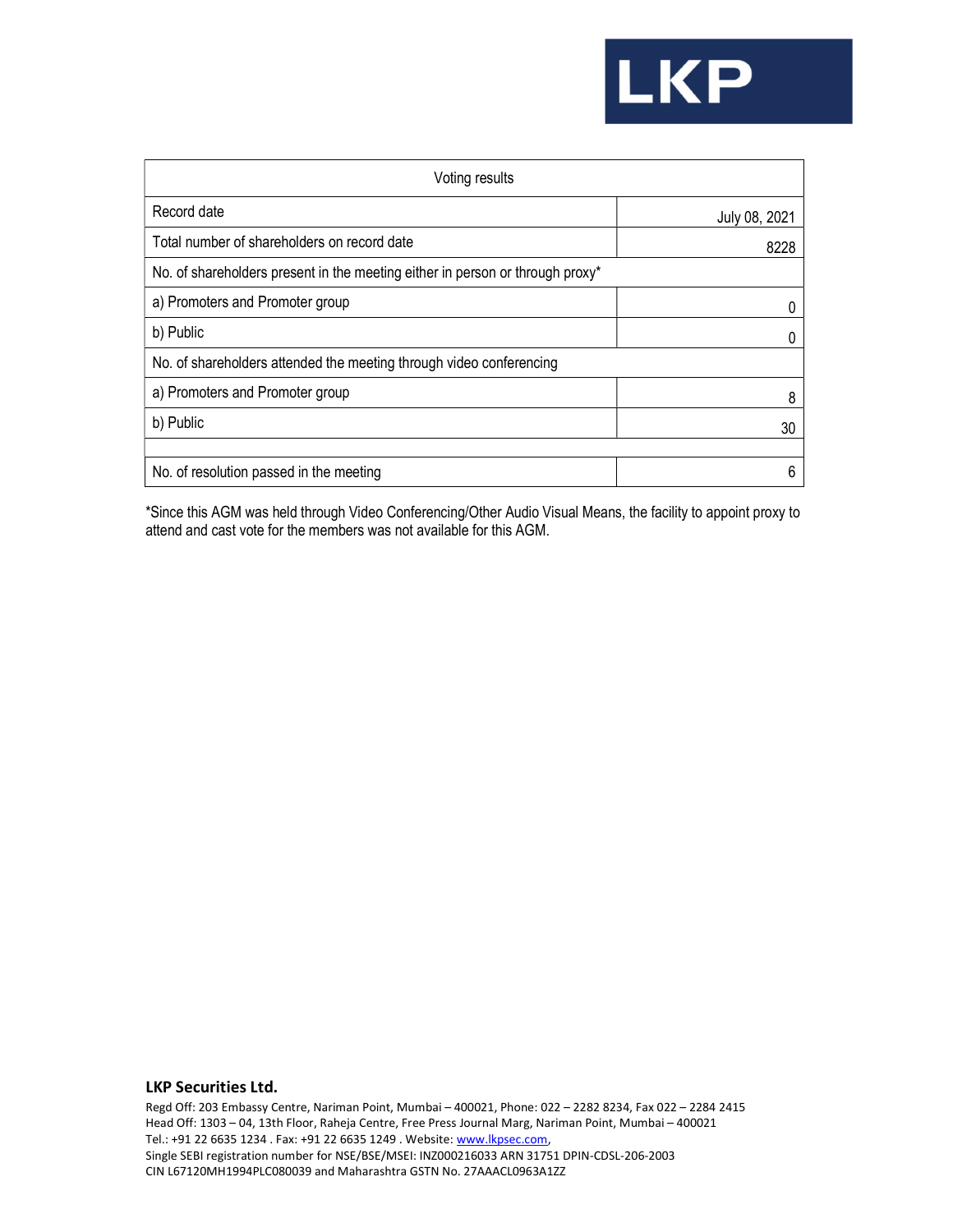

| Resolution (1)                       |                                                       |                                                                                                                                                                                                                                                               |                           |                                                  |                             |                           |                                               |                                          |
|--------------------------------------|-------------------------------------------------------|---------------------------------------------------------------------------------------------------------------------------------------------------------------------------------------------------------------------------------------------------------------|---------------------------|--------------------------------------------------|-----------------------------|---------------------------|-----------------------------------------------|------------------------------------------|
|                                      | Resolution required: (Ordinary / Special)             |                                                                                                                                                                                                                                                               |                           | Ordinary                                         |                             |                           |                                               |                                          |
| agenda/resolution?                   | Whether promoter/promoter group are interested in the |                                                                                                                                                                                                                                                               |                           | No                                               |                             |                           |                                               |                                          |
|                                      | Description of resolution considered                  | To receive, consider and adopt the Audited Financial Statements<br>(Standalone & Consolidated) of the Company for the Financial Year ended<br>March 31, 2021, together with the Report of the Board of Directors and the<br><b>Statutory Auditors thereon</b> |                           |                                                  |                             |                           |                                               |                                          |
| Category                             | Mode of voting                                        | No. of<br>shares held                                                                                                                                                                                                                                         | No. of<br>votes<br>polled | % of Votes<br>polled on<br>outstanding<br>shares | No. of votes<br>- in favour | No. of votes<br>– against | % of votes<br>in favour<br>on votes<br>polled | % of Votes<br>against on<br>votes polled |
|                                      |                                                       | (1)                                                                                                                                                                                                                                                           | (2)                       | $(3)=[(2)/(1)]^*$<br>100                         | (4)                         | (5)                       | $(6)=[(4)/(2)]$<br>*100                       | $(7)=[(5)/(2)]^*$<br>100                 |
|                                      | E-Voting                                              |                                                                                                                                                                                                                                                               | 52323720                  | 99.8086                                          | 52323720                    | 0                         | 100.0000                                      | 0.0000                                   |
| Promoter<br>and<br>Promoter<br>Group | Poll                                                  | 52424070                                                                                                                                                                                                                                                      |                           |                                                  |                             |                           |                                               |                                          |
|                                      | Postal Ballot (if<br>applicable)                      |                                                                                                                                                                                                                                                               |                           |                                                  |                             |                           |                                               |                                          |
|                                      | Total                                                 | 52424070                                                                                                                                                                                                                                                      | 52323720                  | 99.8086                                          | 52323720                    | 0                         | 100.0000                                      | 0.0000                                   |
|                                      | E-Voting                                              |                                                                                                                                                                                                                                                               | 0                         | 0.0000                                           | 0                           | 0                         | 0                                             | 0                                        |
| Public-                              | Poll                                                  | 3228698                                                                                                                                                                                                                                                       |                           |                                                  |                             |                           |                                               |                                          |
| Institutio<br>ns                     | Postal Ballot (if<br>applicable)                      |                                                                                                                                                                                                                                                               |                           |                                                  |                             |                           |                                               |                                          |
|                                      | Total                                                 | 3228698                                                                                                                                                                                                                                                       | 0                         | 0.0000                                           | 0                           | 0                         | 0.0000                                        | 0.0000                                   |
|                                      | E-Voting                                              |                                                                                                                                                                                                                                                               | 483005                    | 2.6420                                           | 482946                      | 59                        | 99.9878                                       | 0.0122                                   |
| Public-<br>Non                       | Poll                                                  | 18281968                                                                                                                                                                                                                                                      |                           |                                                  |                             |                           |                                               |                                          |
| Institutio<br>ns                     | Postal Ballot (if<br>applicable)                      |                                                                                                                                                                                                                                                               |                           |                                                  |                             |                           |                                               |                                          |
|                                      | Total                                                 | 18281968                                                                                                                                                                                                                                                      | 483005                    | 2.6420                                           | 482946                      | 59                        | 99.9878                                       | 0.0122                                   |
| Total                                | Total                                                 | 73934736                                                                                                                                                                                                                                                      | 52806725                  | 71.4234                                          | 52806666                    | 59                        | 99.9999                                       | 0.0001                                   |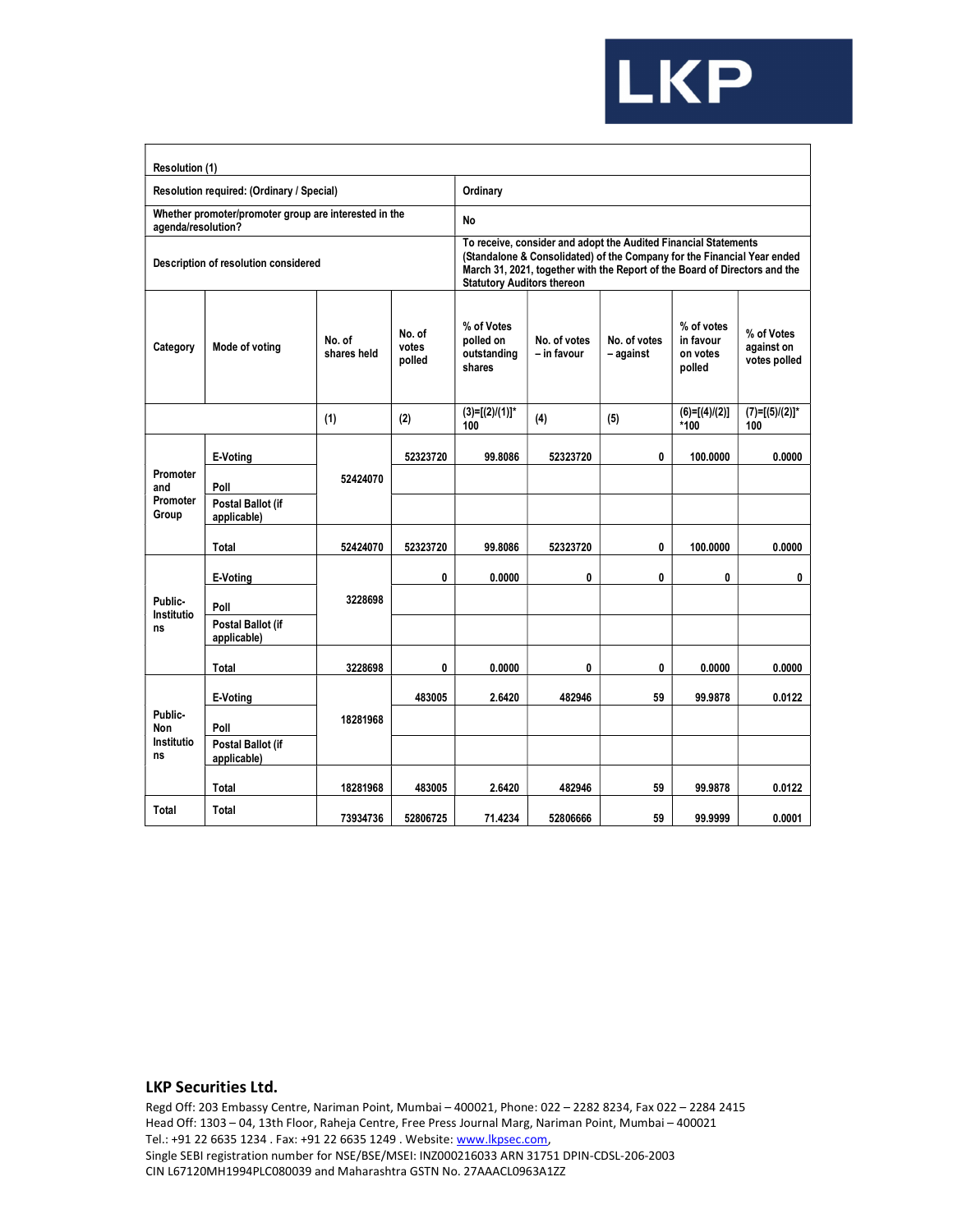

| Resolution (2)           |                                          |                                           |                                                       |                           |                                                   |                                        |                           |                                               |                                          |  |  |  |
|--------------------------|------------------------------------------|-------------------------------------------|-------------------------------------------------------|---------------------------|---------------------------------------------------|----------------------------------------|---------------------------|-----------------------------------------------|------------------------------------------|--|--|--|
|                          |                                          | Resolution required: (Ordinary / Special) |                                                       |                           | Ordinary                                          |                                        |                           |                                               |                                          |  |  |  |
| agenda/resolution?       |                                          |                                           | Whether promoter/promoter group are interested in the |                           | No                                                |                                        |                           |                                               |                                          |  |  |  |
|                          |                                          | Description of resolution considered      |                                                       |                           |                                                   | To declare a Dividend on Equity Shares |                           |                                               |                                          |  |  |  |
| Category                 |                                          | Mode of<br>voting                         | No. of shares<br>held                                 | No. of<br>votes<br>polled | % of Votes<br>polled on<br>outstandin<br>g shares | No. of votes<br>- in favour            | No. of votes<br>- against | % of votes<br>in favour<br>on votes<br>polled | % of Votes<br>against on<br>votes polled |  |  |  |
|                          |                                          |                                           | (1)                                                   | (2)                       | $(3)=[(2)/(1)]$<br>*100                           | (4)                                    | (5)                       | $(6)=[(4)/(2)]$<br>*100                       | $(7)=[(5)/(2)]^*$<br>100                 |  |  |  |
| Promoter                 | E-Voting                                 |                                           | 52424070                                              | 52323720                  | 99.8086                                           | 52323720                               | 0                         | 100.0000                                      | 0.0000                                   |  |  |  |
| and<br>Promoter<br>Group | Poll<br>Postal Ballot (if<br>applicable) |                                           |                                                       |                           |                                                   |                                        |                           |                                               |                                          |  |  |  |
|                          | Total                                    |                                           | 52424070                                              | 52323720                  | 99.8086                                           | 52323720                               | 0                         | 100.0000                                      | 0.0000                                   |  |  |  |
|                          | E-Voting                                 |                                           |                                                       | 0                         | 0.0000                                            | 0                                      | 0                         | 0                                             | 0                                        |  |  |  |
| Public-<br>Institutio    | Poll                                     |                                           | 3228698                                               |                           |                                                   |                                        |                           |                                               |                                          |  |  |  |
| ns                       | Postal Ballot (if<br>applicable)         |                                           |                                                       |                           |                                                   |                                        |                           |                                               |                                          |  |  |  |
|                          | Total                                    |                                           | 3228698                                               | 0                         | 0.0000                                            | 0                                      | 0                         | 0.0000                                        | 0.0000                                   |  |  |  |
|                          | E-Voting                                 |                                           |                                                       | 483005                    | 2.6420                                            | 479646                                 | 3359                      | 99.3046                                       | 0.6954                                   |  |  |  |
| Public-<br><b>Non</b>    | Poll                                     |                                           | 18281968                                              |                           |                                                   |                                        |                           |                                               |                                          |  |  |  |
| Institutio<br>ns         | Postal Ballot (if<br>applicable)         |                                           |                                                       |                           |                                                   |                                        |                           |                                               |                                          |  |  |  |
|                          | Total                                    |                                           | 18281968                                              | 483005                    | 2.6420                                            | 479646                                 | 3359                      | 99.3046                                       | 0.6954                                   |  |  |  |
| Total                    | Total                                    |                                           | 73934736                                              | 52806725                  | 71.4234                                           | 52803366                               | 3359                      | 99.9936                                       | 0.0064                                   |  |  |  |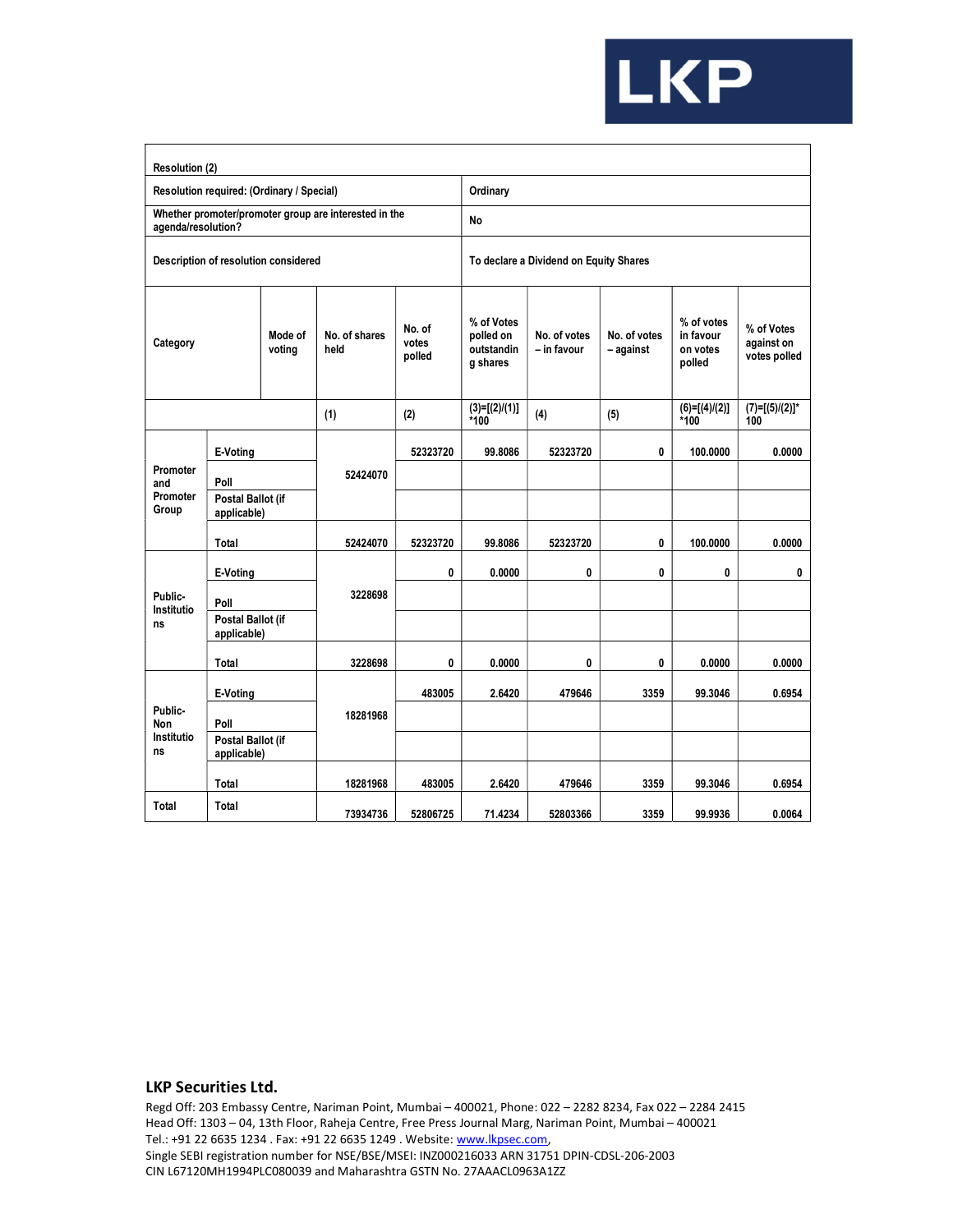

| Resolution (3)                      |                                           |                   |                                                       |                           |                                                                                                                               |                             |                           |                                               |                                          |  |  |  |  |
|-------------------------------------|-------------------------------------------|-------------------|-------------------------------------------------------|---------------------------|-------------------------------------------------------------------------------------------------------------------------------|-----------------------------|---------------------------|-----------------------------------------------|------------------------------------------|--|--|--|--|
|                                     | Resolution required: (Ordinary / Special) |                   |                                                       |                           | Ordinary                                                                                                                      |                             |                           |                                               |                                          |  |  |  |  |
| agenda/resolution?                  |                                           |                   | Whether promoter/promoter group are interested in the |                           | No                                                                                                                            |                             |                           |                                               |                                          |  |  |  |  |
|                                     | Description of resolution considered      |                   |                                                       |                           | To appoint a Director in place of Mr. Gulati, who retires by rotation and<br>being eligible offers himself for re-appointment |                             |                           |                                               |                                          |  |  |  |  |
| Category                            |                                           | Mode of<br>voting | No. of shares<br>held                                 | No. of<br>votes<br>polled | % of Votes<br>polled on<br>outstanding<br>shares                                                                              | No. of votes<br>- in favour | No. of votes<br>- against | % of votes<br>in favour<br>on votes<br>polled | % of Votes<br>against on<br>votes polled |  |  |  |  |
|                                     |                                           |                   | (1)                                                   | (2)                       | $(3)=[(2)/(1)]^*$<br>100                                                                                                      | (4)                         | (5)                       | $(6)=[(4)/(2)]$<br>*100                       | $(7)=[(5)/(2)]^*$<br>100                 |  |  |  |  |
| Promoter                            | E-Voting                                  |                   | 52424070                                              | 52323720                  | 99.8086                                                                                                                       | 52323720                    | 0                         | 100.0000                                      | 0.0000                                   |  |  |  |  |
| and<br>Promoter<br>Group            | Poll<br>Postal Ballot (if<br>applicable)  |                   |                                                       |                           |                                                                                                                               |                             |                           |                                               |                                          |  |  |  |  |
|                                     | Total                                     |                   | 52424070                                              | 52323720                  | 99.8086                                                                                                                       | 52323720                    | 0                         | 100.0000                                      | 0.0000                                   |  |  |  |  |
|                                     | E-Voting                                  |                   |                                                       | 0                         | 0.0000                                                                                                                        | 0                           | 0                         | 0                                             | 0                                        |  |  |  |  |
| Public-<br>Institutio               | Poll                                      |                   | 3228698                                               |                           |                                                                                                                               |                             |                           |                                               |                                          |  |  |  |  |
| ns                                  | Postal Ballot (if<br>applicable)          |                   |                                                       |                           |                                                                                                                               |                             |                           |                                               |                                          |  |  |  |  |
|                                     | Total                                     |                   | 3228698                                               | 0                         | 0.0000                                                                                                                        | 0                           | 0                         | 0.0000                                        | 0.0000                                   |  |  |  |  |
|                                     | E-Voting                                  |                   |                                                       | 482955                    | 2.6417                                                                                                                        | 482896                      | 59                        | 99.9878                                       | 0.0122                                   |  |  |  |  |
| Public-<br><b>Non</b><br>Institutio | Poll<br>Postal Ballot (if                 |                   | 18281968                                              |                           |                                                                                                                               |                             |                           |                                               |                                          |  |  |  |  |
| ns                                  | applicable)                               |                   |                                                       |                           |                                                                                                                               |                             |                           |                                               |                                          |  |  |  |  |
|                                     | Total                                     |                   | 18281968                                              | 482955                    | 2.6417                                                                                                                        | 482896                      | 59                        | 99.9878                                       | 0.0122                                   |  |  |  |  |
| Total                               | Total                                     |                   | 73934736                                              | 52806675                  | 71.4234                                                                                                                       | 52806616                    | 59                        | 99.9999                                       | 0.0001                                   |  |  |  |  |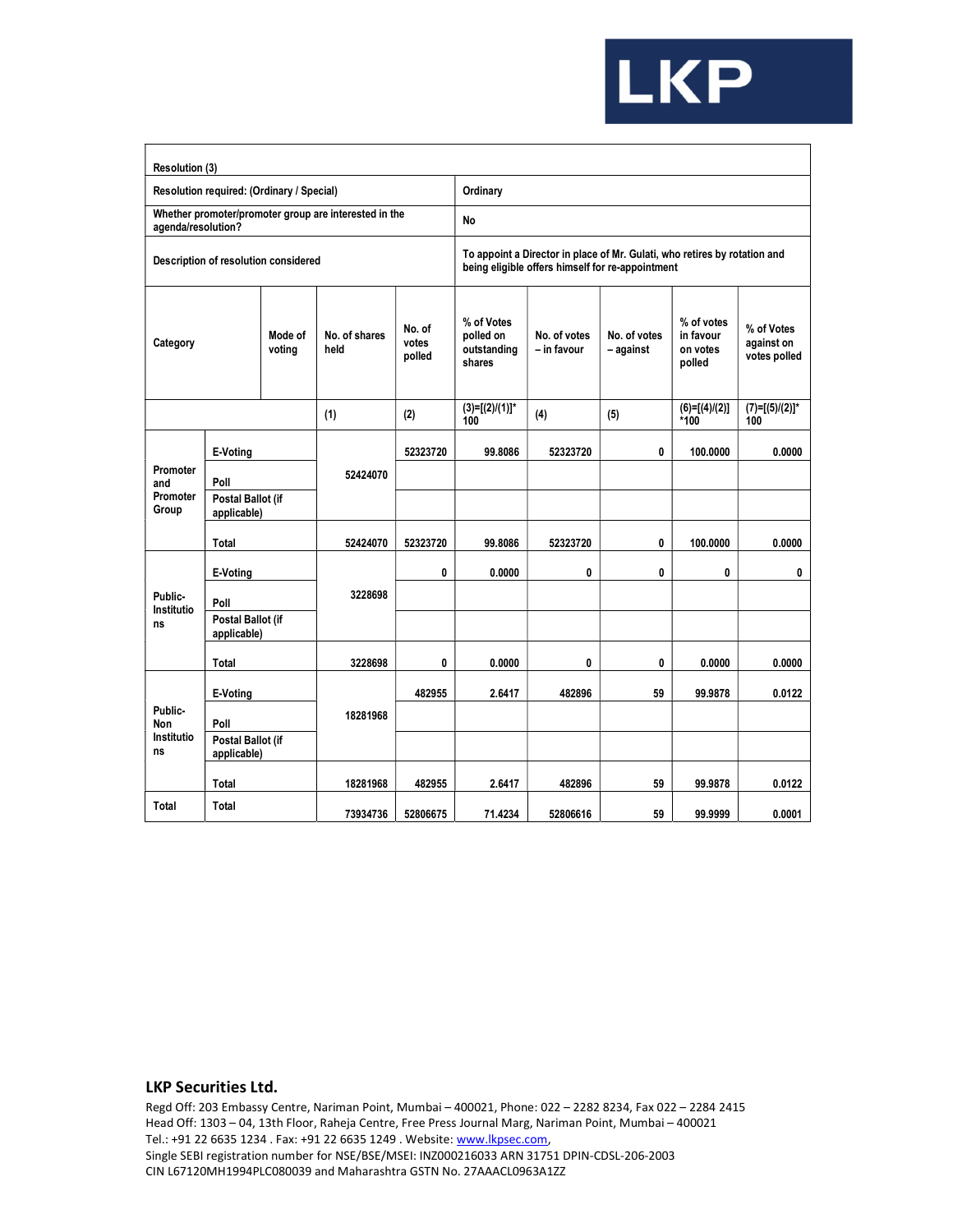

| Resolution (4)           |                                          |                                           |                                                       |                           |                                                                                                                          |                             |                           |                                               |                                          |  |  |  |
|--------------------------|------------------------------------------|-------------------------------------------|-------------------------------------------------------|---------------------------|--------------------------------------------------------------------------------------------------------------------------|-----------------------------|---------------------------|-----------------------------------------------|------------------------------------------|--|--|--|
|                          |                                          | Resolution required: (Ordinary / Special) |                                                       |                           | Ordinary                                                                                                                 |                             |                           |                                               |                                          |  |  |  |
| agenda/resolution?       |                                          |                                           | Whether promoter/promoter group are interested in the |                           | No                                                                                                                       |                             |                           |                                               |                                          |  |  |  |
|                          |                                          | Description of resolution considered      |                                                       |                           | To appoint M/s. MGB & Co. LLP, Chartered Accountants, as statutory<br>auditors of the Company and fix their remuneration |                             |                           |                                               |                                          |  |  |  |
| Category                 |                                          | Mode of<br>voting                         | No. of shares<br>held                                 | No. of<br>votes<br>polled | % of Votes<br>polled on<br>outstanding<br>shares                                                                         | No. of votes<br>- in favour | No. of votes<br>- against | % of votes<br>in favour<br>on votes<br>polled | % of Votes<br>against on<br>votes polled |  |  |  |
|                          |                                          |                                           | (1)                                                   | (2)                       | $(3)=[(2)/(1)]^*$<br>100                                                                                                 | (4)                         | (5)                       | $(6)=[(4)/(2)]$<br>*100                       | $(7)=[(5)/(2)]^*$<br>100                 |  |  |  |
| Promoter                 | E-Voting                                 |                                           | 52424070                                              | 52323720                  | 99.8086                                                                                                                  | 52323720                    | 0                         | 100.0000                                      | 0.0000                                   |  |  |  |
| and<br>Promoter<br>Group | Poll<br>Postal Ballot (if<br>applicable) |                                           |                                                       |                           |                                                                                                                          |                             |                           |                                               |                                          |  |  |  |
|                          | Total                                    |                                           | 52424070                                              | 52323720                  | 99.8086                                                                                                                  | 52323720                    | 0                         | 100.0000                                      | 0.0000                                   |  |  |  |
|                          | E-Voting                                 |                                           |                                                       | 0                         | 0.0000                                                                                                                   | 0                           | 0                         | 0                                             | 0                                        |  |  |  |
| Public-                  | Poll                                     |                                           | 3228698                                               |                           |                                                                                                                          |                             |                           |                                               |                                          |  |  |  |
| Institutio<br>ns         | Postal Ballot (if<br>applicable)         |                                           |                                                       |                           |                                                                                                                          |                             |                           |                                               |                                          |  |  |  |
|                          | Total                                    |                                           | 3228698                                               | 0                         | 0.0000                                                                                                                   | 0                           | 0                         | 0.0000                                        | 0.0000                                   |  |  |  |
|                          | E-Voting                                 |                                           |                                                       | 482955                    | 2.6417                                                                                                                   | 482896                      | 59                        | 99.9878                                       | 0.0122                                   |  |  |  |
| Public-<br>Non           | Poll                                     |                                           | 18281968                                              |                           |                                                                                                                          |                             |                           |                                               |                                          |  |  |  |
| Institutio<br>ns         | Postal Ballot (if<br>applicable)         |                                           |                                                       |                           |                                                                                                                          |                             |                           |                                               |                                          |  |  |  |
|                          | Total                                    |                                           | 18281968                                              | 482955                    | 2.6417                                                                                                                   | 482896                      | 59                        | 99.9878                                       | 0.0122                                   |  |  |  |
| Total                    | Total                                    |                                           | 73934736                                              | 52806675                  | 71.4234                                                                                                                  | 52806616                    | 59                        | 99.9999                                       | 0.0001                                   |  |  |  |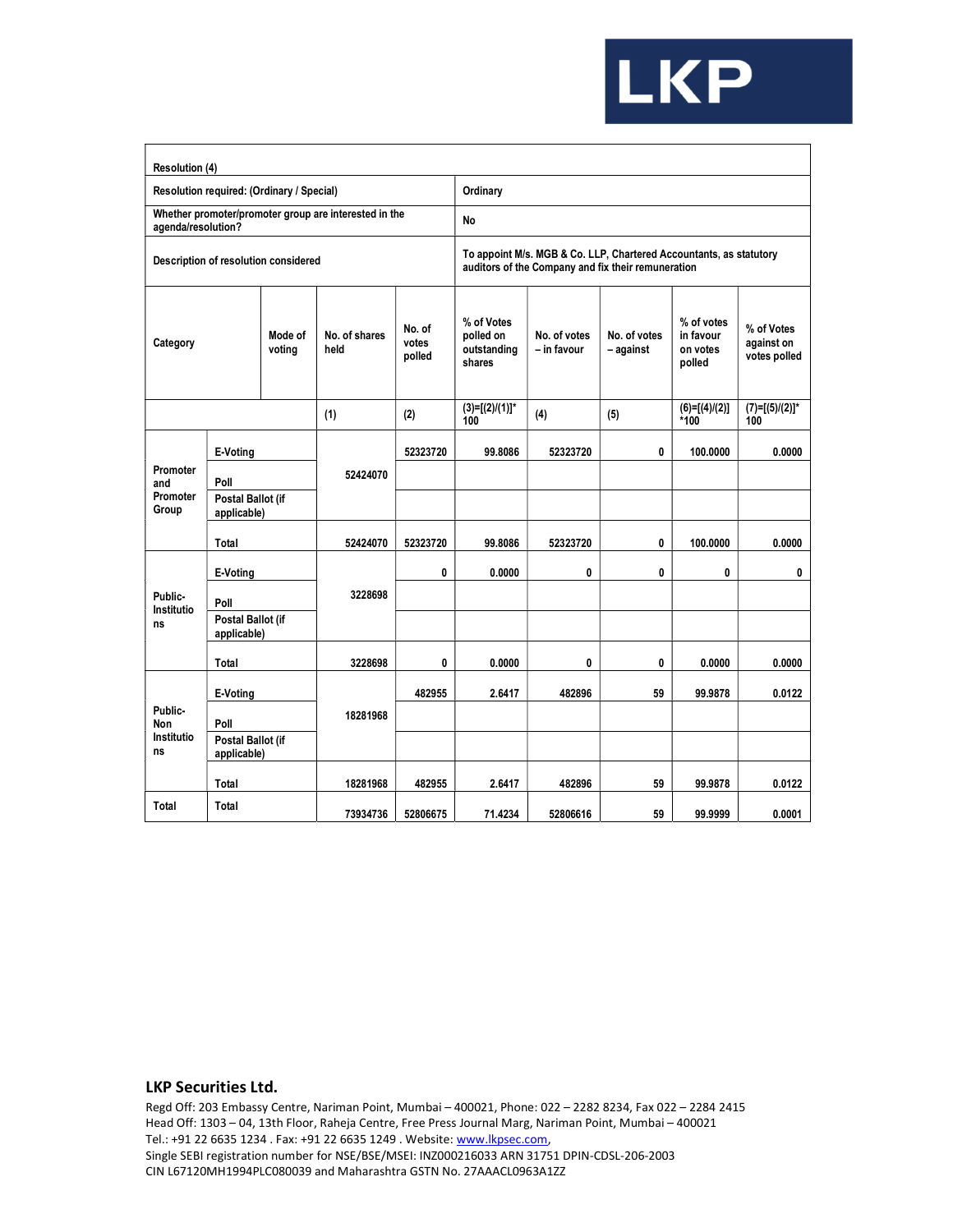

| Resolution (5)                       |                                                       |                       |                           |                                                   |                             |                                                                       |                                               |                                          |
|--------------------------------------|-------------------------------------------------------|-----------------------|---------------------------|---------------------------------------------------|-----------------------------|-----------------------------------------------------------------------|-----------------------------------------------|------------------------------------------|
|                                      | Resolution required: (Ordinary / Special)             |                       |                           | Ordinary                                          |                             |                                                                       |                                               |                                          |
| agenda/resolution?                   | Whether promoter/promoter group are interested in the |                       |                           | No                                                |                             |                                                                       |                                               |                                          |
|                                      | Description of resolution considered                  |                       |                           | the Company                                       |                             | Appointment of Mr. Mahendra V. Doshi (DIN: 00123243) as a Director of |                                               |                                          |
| Category                             | Mode of voting                                        | No. of shares<br>held | No. of<br>votes<br>polled | % of Votes<br>polled on<br>outstandin<br>g shares | No. of votes<br>- in favour | No. of votes<br>- against                                             | % of votes<br>in favour<br>on votes<br>polled | % of Votes<br>against on<br>votes polled |
|                                      |                                                       | (1)                   | (2)                       | $(3)=[(2)/(1)]$<br>*100                           | (4)                         | (5)                                                                   | $(6)=[(4)/(2)]$<br>*100                       | $(7)=[(5)/(2)]^*$<br>100                 |
|                                      | E-Voting                                              |                       | 52323720                  | 99.8086                                           | 52323720                    | 0                                                                     | 100.0000                                      | 0.0000                                   |
| Promoter<br>and<br>Promoter<br>Group | Poll                                                  | 52424070              |                           |                                                   |                             |                                                                       |                                               |                                          |
|                                      | Postal Ballot (if<br>applicable)                      |                       |                           |                                                   |                             |                                                                       |                                               |                                          |
|                                      | Total                                                 | 52424070              | 52323720                  | 99.8086                                           | 52323720                    |                                                                       | 100.0000                                      | 0.0000                                   |
|                                      | E-Voting                                              |                       | 0                         | 0.0000                                            | 0                           | 0                                                                     | 0                                             | 0                                        |
| Public-                              | Poll                                                  | 3228698               |                           |                                                   |                             |                                                                       |                                               |                                          |
| Institutio<br>ns                     | Postal Ballot (if<br>applicable)                      |                       |                           |                                                   |                             |                                                                       |                                               |                                          |
|                                      | Total                                                 | 3228698               | 0                         | 0.0000                                            | 0                           | 0                                                                     | 0.0000                                        | 0.0000                                   |
|                                      | E-Voting                                              |                       | 482955                    | 2.6417                                            | 482896                      | 59                                                                    | 99.9878                                       | 0.0122                                   |
| Public-<br><b>Non</b>                | Poll                                                  | 18281968              |                           |                                                   |                             |                                                                       |                                               |                                          |
| Institutio<br>ns                     | Postal Ballot (if<br>applicable)                      |                       |                           |                                                   |                             |                                                                       |                                               |                                          |
|                                      | Total                                                 | 18281968              | 482955                    | 2.6417                                            | 482896                      | 59                                                                    | 99.9878                                       | 0.0122                                   |
| Total                                | Total                                                 | 73934736              | 52806675                  | 71.4234                                           | 52806616                    | 59                                                                    | 99.9999                                       | 0.0001                                   |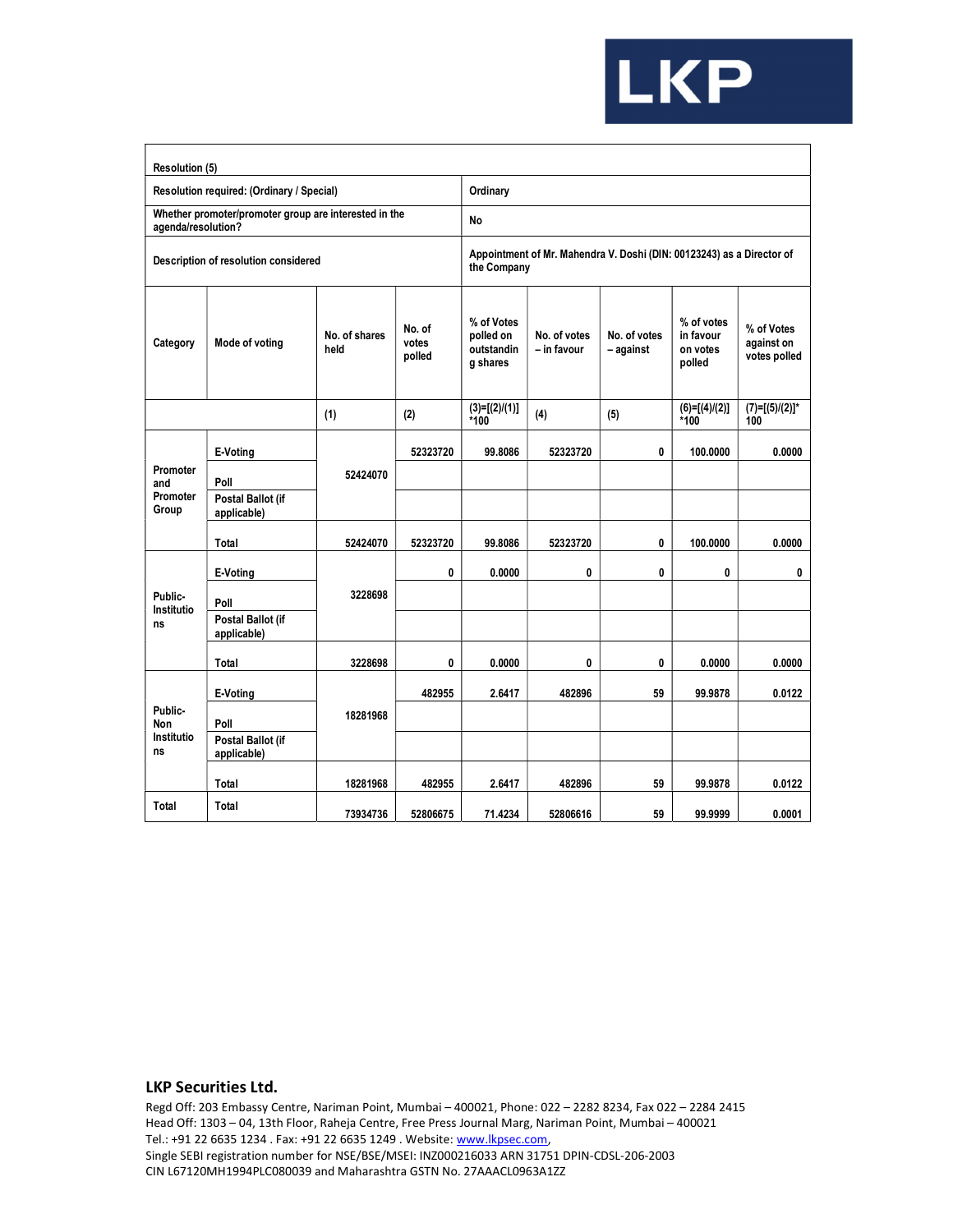

| Resolution (6)                     |                                                       |                       |                           |                                                                                            |                             |                           |                                               |                                          |  |  |  |  |
|------------------------------------|-------------------------------------------------------|-----------------------|---------------------------|--------------------------------------------------------------------------------------------|-----------------------------|---------------------------|-----------------------------------------------|------------------------------------------|--|--|--|--|
|                                    | Resolution required: (Ordinary / Special)             |                       |                           | Special                                                                                    |                             |                           |                                               |                                          |  |  |  |  |
| agenda/resolution?                 | Whether promoter/promoter group are interested in the |                       |                           | No                                                                                         |                             |                           |                                               |                                          |  |  |  |  |
|                                    | Description of resolution considered                  |                       |                           | Re-appointment of Mr. Ganesh Malhotra (DIN: 07581670) as an<br><b>Independent Director</b> |                             |                           |                                               |                                          |  |  |  |  |
| Categor<br>y                       | Mode of voting                                        | No. of shares<br>held | No. of<br>votes<br>polled | % of Votes<br>polled on<br>outstanding<br>shares                                           | No. of votes<br>– in favour | No. of votes<br>- against | % of votes<br>in favour<br>on votes<br>polled | % of Votes<br>against on<br>votes polled |  |  |  |  |
|                                    |                                                       | (1)                   | (2)                       | $(3)=[(2)/(1)]^*$<br>100                                                                   | (4)                         | (5)                       | $(6)=[(4)/(2)]$<br>$*100$                     | $(7)=[(5)/(2)]^*$<br>100                 |  |  |  |  |
| Promoter                           | E-Voting                                              | 52424070              | 52323720                  | 99.8086                                                                                    | 52323720                    | 0                         | 100.0000                                      | 0.0000                                   |  |  |  |  |
| and<br>Promoter<br>Group           | Poll<br>Postal Ballot (if<br>applicable)              |                       |                           |                                                                                            |                             |                           |                                               |                                          |  |  |  |  |
|                                    | Total                                                 | 52424070              | 52323720                  | 99.8086                                                                                    | 52323720                    | 0                         | 100.0000                                      | 0.0000                                   |  |  |  |  |
|                                    | E-Voting                                              |                       | 0                         | 0.0000                                                                                     | 0                           | 0                         | 0                                             | 0                                        |  |  |  |  |
| Public-<br>Institutio              | Poll                                                  | 3228698               |                           |                                                                                            |                             |                           |                                               |                                          |  |  |  |  |
| ns                                 | Postal Ballot (if<br>applicable)                      |                       |                           |                                                                                            |                             |                           |                                               |                                          |  |  |  |  |
|                                    | Total                                                 | 3228698               | 0                         | 0.0000                                                                                     | 0                           | 0                         | 0.0000                                        | 0.0000                                   |  |  |  |  |
|                                    | E-Voting                                              |                       | 482955                    | 2.6417                                                                                     | 482896                      | 59                        | 99.9878                                       | 0.0122                                   |  |  |  |  |
| Public-<br>Non<br>Institutio<br>ns | Poll                                                  | 18281968              |                           |                                                                                            |                             |                           |                                               |                                          |  |  |  |  |
|                                    | Postal Ballot (if<br>applicable)                      |                       |                           |                                                                                            |                             |                           |                                               |                                          |  |  |  |  |
|                                    | Total                                                 | 18281968              | 482955                    | 2.6417                                                                                     | 482896                      | 59                        | 99.9878                                       | 0.0122                                   |  |  |  |  |
| Total                              | Total                                                 | 73934736              | 52806675                  | 71.4234                                                                                    | 52806616                    | 59                        | 99.9999                                       | 0.0001                                   |  |  |  |  |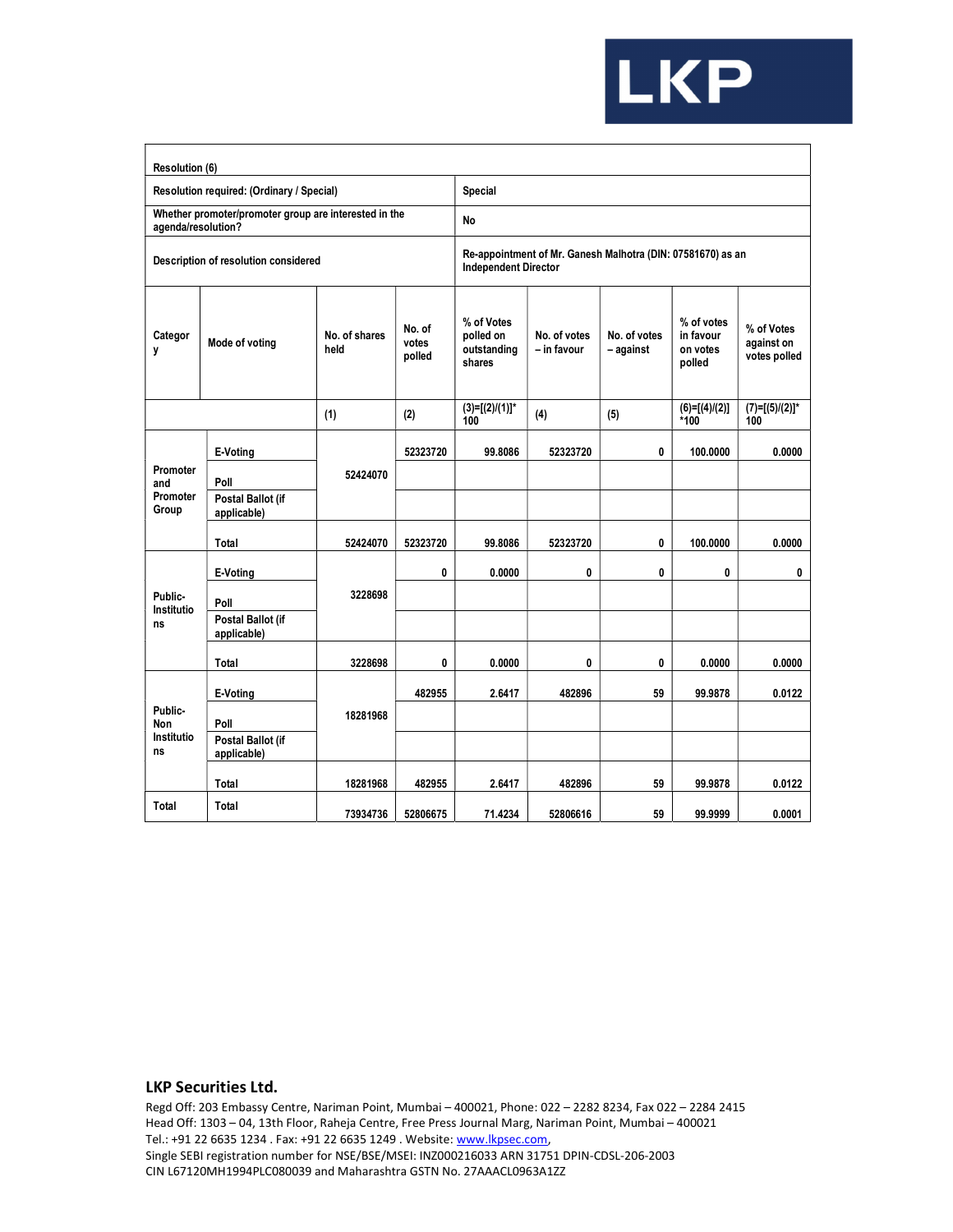*Company Secretaries* 

Resi: G-5/3 Jal Padma, Bangur Nagar, Goregaon West, Mumbai 400 104 Admn office: 31 Topiwala Center, Goregaon West, Mumbai 400 062 Tel: 022-28774306; Mobile 98214 47548; e-mail: cs.ram25@gmail.com GST No. 27ACSPV8251A1Z7 ; MSME Regn no. UDAYAM-MH-18-0050392

15th July, 2021

**Consolidated Scrutinizer's Report on remote e-voting conducted pursuant to provisions of section 108 of Companies Act, 2013 read with Rule 20 of Companies (Management and Administration) Rules, 2014 as amended by Companies (Management and Administration) Amendment Rules, 2015 and remote e-voting during the 27th Annual General Meeting of LKP Securities Limited held on Thursday, 15th July, 2021, through video conferencing ('VC')/ other audio video means ('OAVM')** 

The Chairman LKP Securities Limited

Dear Sirs,

I, V. Ramachandran, proprietor of M/s V.R. Associates, Company Secretaries (Membership no. ACS 7731, CP no. 4731) have been appointed as Scrutinizer by LKP Securities Limited ("the company) as per Board resolution dated 27<sup>th</sup> April, 2021 and Company's letter dated 27<sup>th</sup> April, 2021 for the purpose of scrutinizing the remote e-voting and electronic voting (e-voting) at the Annual General Meeting (AGM) of the company in a fair and transparent manner pursuant to Section 108 of the Companies Act, 2013 ('the Act') read with Rule 20 of the Companies (Management and Administration) Rules, 2014, (as amended) ('the Rules') and Regulation 44 of the SEBI (Listing Obligations and Disclosure Requirements) Regulations, 2015 ('Listing Regulations') and circular dated May 12, 2020 and dated January 15, 2021 issued by SEBI and in compliance with the framework issued by Ministry of Corporate Affairs through its circular no. 39/2020 dated December 31, 2020 read with 20/2020 dated May 5, 2020 read with circular no. 14/2020 dated April 08, 2020 and circular no. 17/2020 dated April 13, 2020 ('MCA Circulars') on the resolutions contained in the Notice of the 27th AGM of the members of the company held on Thursday, 15th July, 2021 at 11.00 a.m. IST through video conferencing (VC) facility/ other audio visual means (OAVM) facility and also for ascertaining the requisite majority for the resolutions proposed therein.

The Management of the Company is responsible to ensure the compliance with the requirements of the Act and the Rules including MCA Circulars and Listing Regulations relating to remote e-voting and evoting at the AGM for the resolutions contained in the Notice of the 27th AGM of the members of the company. Our responsibility as a Scrutinizer is to ensure that the remote e-voting and e-voting at the AGM is carried out in a fair and transparent manner and to make a consolidated scrutinizer's report on the votes cast "IN FAVOUR" or "AGAINST" the resolutions contained in the Notice of the 27th AGM of the members of the Company. The Company has engaged the services of Central Depository Services (India) (CDSL) for voting by electronic means (both for remote e-voting and e-voting at the AGM).

In accordance with the Notice of the 27th AGM sent to the members and the 'Advertisement' published pursuant to Rule 20 of the Companies (Management and Administration) Rules, 2014 (as amended), the remote e-voting period was open from Sunday, July 11, 2021 at 09:00 A.M. and was ended at 5.00 PM IST on Wednesday, July 14, 2021 .

Members holding shares as on July 08, 2021, "cut-off date", were entitled to vote on the resolution stated in the Notice of the 27th AGM of the Company.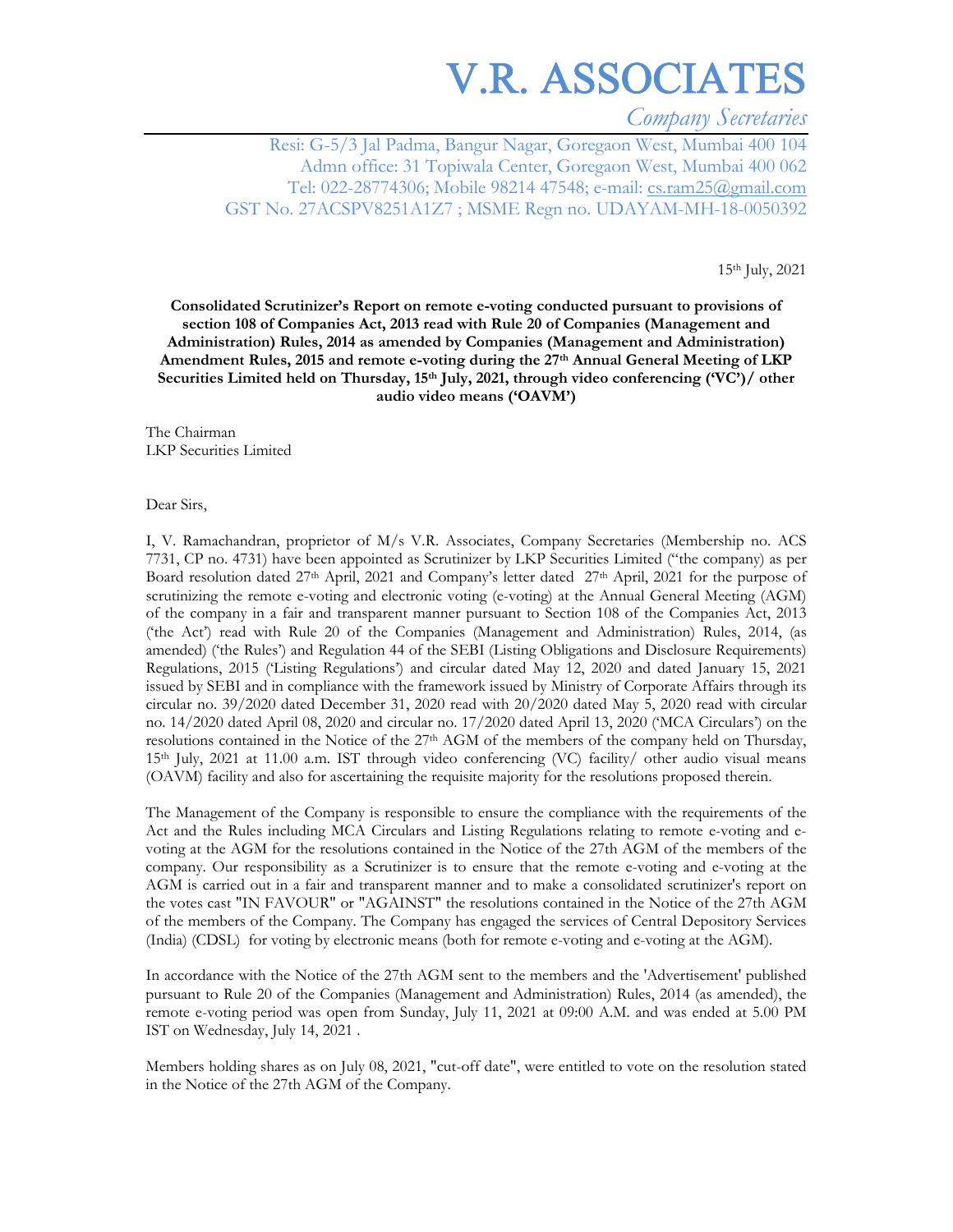*Company Secretaries* 

Resi: G-5/3 Jal Padma, Bangur Nagar, Goregaon West, Mumbai 400 104 Admn office: 31 Topiwala Center, Goregaon West, Mumbai 400 062 Tel: 022-28774306; Mobile 98214 47548; e-mail: cs.ram25@gmail.com GST No. 27ACSPV8251A1Z7 ; MSME Regn no. UDAYAM-MH-18-0050392

The voting at the AGM was allowed by using an electronic voting system, on the resolutions on which the voting is to be held. The said voting system was provided to all those members who attended the AGM through VC/OAVM but have not cast their votes by availing the remote e-voting facility. As per the information provided by CDSL, the name of the members who had already voted through remote evoting facility was blocked for voting at the AGM.

After the conclusion of the voting at the AGM, votes on remote e-voting and e-voting at the AGM were unblocked in the presence of two witnesses who were not employees of the Company and the e-voting results / list of members who have voted for and against were downloaded from the e-voting website of CDSL.

The combined results of the remote e-voting and e-voting at the AGM are:

### **Item No. 1: ORDINARY RESOLUTION ADOPTION OF STANDALONE AND CONSOLIDATED FINANCIAL STATEMENTS FOR YEAR ENDED 31ST MARCH 2021;**

| <b>Particulars</b>     |                  | Remote e-voting  |                                       |                  | <b>Voting At AGM</b> |                                       | <b>Total Voting</b> |                                       |
|------------------------|------------------|------------------|---------------------------------------|------------------|----------------------|---------------------------------------|---------------------|---------------------------------------|
|                        | No. of<br>voters | No. of<br>shares | Percentage<br>on total<br>valid votes | No. of<br>voters | No. of<br>shares     | Percentage<br>on total<br>valid votes | No. of<br>shares    | Percentage<br>on total<br>valid votes |
| Total vote<br>received | 73               | 52806713         | N.A                                   | 2                | 12                   | N.A                                   | 52806725            | N.A                                   |
| Less: Invalid<br>votes | <b>NIL</b>       | NIL              | N.A                                   | $\theta$         | $\theta$             | N.A                                   | <b>NIL</b>          | N.A                                   |
| Net valid<br>votes     | 73               | 52806713         | 100,0000                              | 2                | 12                   | 0.0000                                | 52806725            | 100.0000                              |
| Voting with<br>Assent  | 72               | 52806665         | 99.9999                               | 1                | 1                    | 0.0000                                | 52806666            | 99.9999                               |
| Voting with<br>Dissent | $\mathbf{1}$     | 48               | 0.0001                                | $\mathbf{1}$     | 11                   | 0.0000                                | 59                  | 0.0001                                |

### **Item No. 2: ORDINARY RESOLUTION TO DECLARE A DIVIDEND ON EQUITY SHARES;**

| Particulars            |                  | Remote e-voting  |                                       |                  | Voting At AGM    |                                       | <b>Total Voting</b> |                                       |
|------------------------|------------------|------------------|---------------------------------------|------------------|------------------|---------------------------------------|---------------------|---------------------------------------|
|                        | No. of<br>voters | No. of<br>shares | Percentage<br>on total<br>valid votes | No. of<br>voters | No. of<br>shares | Percentage<br>on total<br>valid votes | No. of<br>shares    | Percentage<br>on total<br>valid votes |
| Total vote<br>received | 73               | 52806713         | N.A                                   | 2                | 12               | N.A                                   | 52806725            | N.A                                   |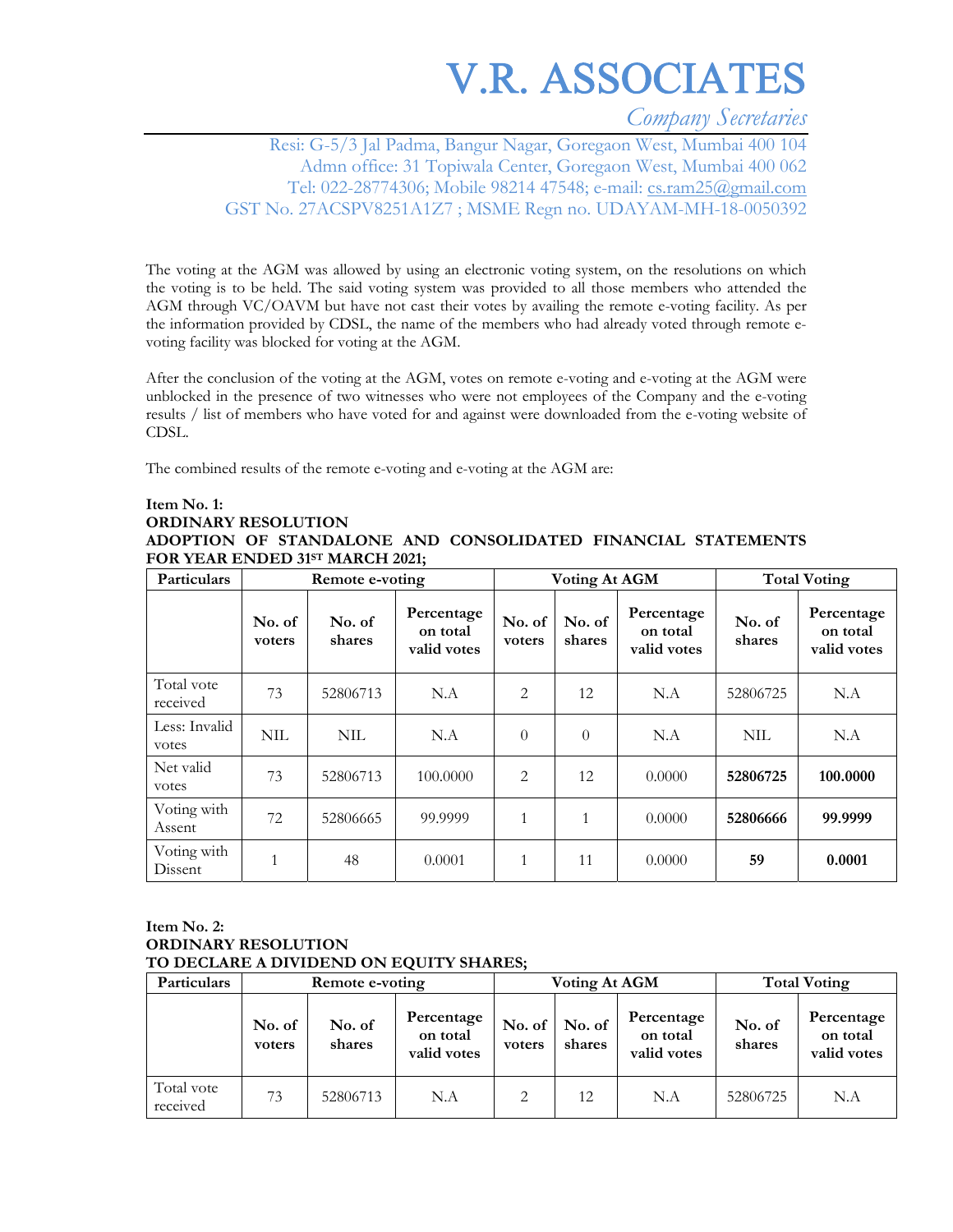*Company Secretaries* 

Resi: G-5/3 Jal Padma, Bangur Nagar, Goregaon West, Mumbai 400 104 Admn office: 31 Topiwala Center, Goregaon West, Mumbai 400 062 Tel: 022-28774306; Mobile 98214 47548; e-mail: cs.ram25@gmail.com GST No. 27ACSPV8251A1Z7 ; MSME Regn no. UDAYAM-MH-18-0050392

| Less: Invalid<br>votes | NIL | <b>NIL</b> | N.A      |   | $\theta$ | N.A    | <b>NIL</b> | N.A      |
|------------------------|-----|------------|----------|---|----------|--------|------------|----------|
| Net valid<br>votes     | 73  | 52806713   | 100,0000 | 2 | 12       | 0.0000 | 52806725   | 100.0000 |
| Voting with<br>Assent  | 71  | 52803365   | 99.9936  |   |          | 0.0000 | 52803366   | 99.9936  |
| Voting with<br>Dissent | 2   | 3348       | 0.0063   |   | 11       | 0.0000 | 3359       | 0.0064   |

**Item No. 3: ORDINARY RESOLUTION RE-APPOINTMENT OF MR. S. S. GULATI, DIRECTOR WHO RETIRES BY ROTATION;** 

| Particulars            |                  | Remote e-voting  |                                       |                  | <b>Voting At AGM</b> |                                       |                  | <b>Total Voting</b>                   |
|------------------------|------------------|------------------|---------------------------------------|------------------|----------------------|---------------------------------------|------------------|---------------------------------------|
|                        | No. of<br>voters | No. of<br>shares | Percentage<br>on total<br>valid votes | No. of<br>voters | No. of<br>shares     | Percentage<br>on total<br>valid votes | No. of<br>shares | Percentage<br>on total<br>valid votes |
| Total vote<br>received | 72               | 52806663         | N.A                                   | $\overline{2}$   | 12                   | N.A                                   | 52806675         | N.A                                   |
| Less: Invalid<br>votes | <b>NIL</b>       | <b>NIL</b>       | N.A                                   | $\theta$         | $\theta$             | N.A                                   | <b>NIL</b>       | N.A                                   |
| Net valid<br>votes     | 72               | 52806663         | 100,0000                              | 2                | 12                   | 0.0000                                | 52806675         | 100.0000                              |
| Voting with<br>Assent  | 71               | 52806615         | 99.9999                               | $\mathbf{1}$     | 1                    | 0.0000                                | 52806616         | 99.9999                               |
| Voting with<br>Dissent |                  | 48               | 0.0001                                | $\mathbf{1}$     | 11                   | 0.0000                                | 59               | 0.0001                                |

### **Item No. 4: ORDINARY RESOLUTION APPOINTMENT OF M/S MGB & CO. LLP, CHARTERED ACCOUNTANTS AS**

**STATUTORY AUDITORS AND FIXING THEIR REMUNERATION;**  Particulars **Remote e-voting Total Voting At AGM** Total Voting

| Particulars            | Remote e-voting  |                  |                                       |                  | VOUNG AT AGM     |                                       | Total Voting     |                                       |
|------------------------|------------------|------------------|---------------------------------------|------------------|------------------|---------------------------------------|------------------|---------------------------------------|
|                        | No. of<br>voters | No. of<br>shares | Percentage<br>on total<br>valid votes | No. of<br>voters | No. of<br>shares | Percentage<br>on total<br>valid votes | No. of<br>shares | Percentage<br>on total<br>valid votes |
| Total vote<br>received | 72               | 52806663         | N.A                                   | 2                | 12               | N.A                                   | 52806675         | N.A                                   |
| Less: Invalid<br>votes | <b>NIL</b>       | NIL              | N.A                                   | $\theta$         | $\Omega$         | N.A                                   | NIL              | N.A                                   |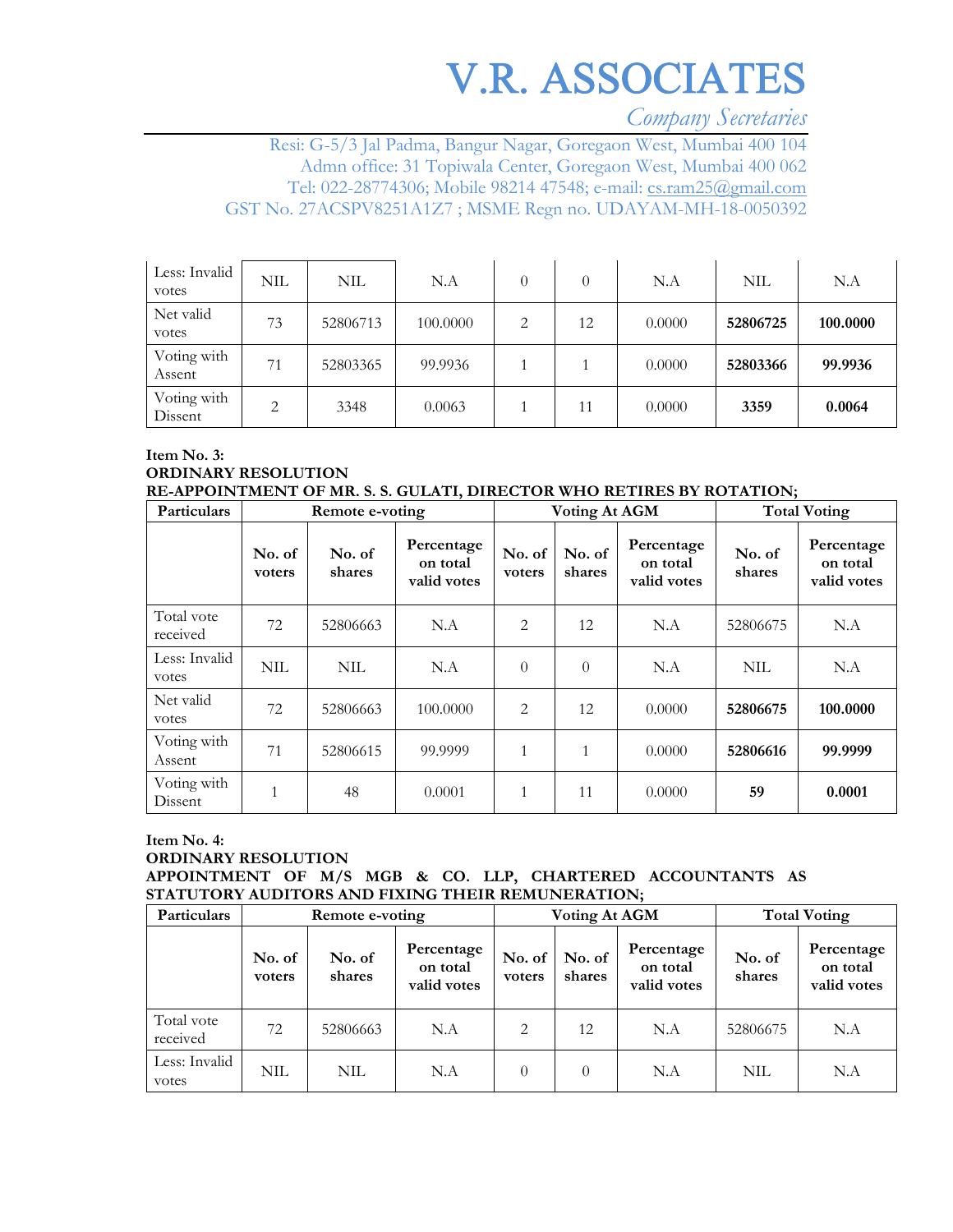*Company Secretaries* 

Resi: G-5/3 Jal Padma, Bangur Nagar, Goregaon West, Mumbai 400 104 Admn office: 31 Topiwala Center, Goregaon West, Mumbai 400 062 Tel: 022-28774306; Mobile 98214 47548; e-mail: cs.ram25@gmail.com GST No. 27ACSPV8251A1Z7 ; MSME Regn no. UDAYAM-MH-18-0050392

| Net valid<br>votes     | 72 | 52806663 | 100.0000 | ◠ | 12 | 0.0000 | 52806675 | 100.0000 |
|------------------------|----|----------|----------|---|----|--------|----------|----------|
| Voting with<br>Assent  | 74 | 52806615 | 99.9999  |   |    | 0.0000 | 52806616 | 99.9999  |
| Voting with<br>Dissent |    | 48       | 0.0001   |   | 11 | 0.0000 | 59       | 0.0001   |

### **Item No. 5: ORDINARY RESOLUTION APPOINTMENT OF MR. MAHENDRA V. DOSHI (DIN: 00123243) AS A DIRECTOR OF THE COMPANY;**

| Particulars            | Remote e-voting  |                  |                                       | Voting At AGM    |                  |                                       | <b>Total Voting</b> |                                       |
|------------------------|------------------|------------------|---------------------------------------|------------------|------------------|---------------------------------------|---------------------|---------------------------------------|
|                        | No. of<br>voters | No. of<br>shares | Percentage<br>on total<br>valid votes | No. of<br>voters | No. of<br>shares | Percentage<br>on total<br>valid votes | No. of<br>shares    | Percentage<br>on total<br>valid votes |
| Total vote<br>received | 72               | 52806663         | N.A                                   | 2                | 12               | N.A                                   | 52806675            | N.A                                   |
| Less: Invalid<br>votes | <b>NIL</b>       | <b>NIL</b>       | N.A                                   | $\theta$         | $\theta$         | N.A                                   | <b>NIL</b>          | N.A                                   |
| Net valid<br>votes     | 72               | 52806663         | 100.0000                              | $\overline{2}$   | 12               | 0.0000                                | 52806675            | 100.0000                              |
| Voting with<br>Assent  | 71               | 52806615         | 99.9999                               | $\mathbf{1}$     | 1                | 0.0000                                | 52806616            | 99.9999                               |
| Voting with<br>Dissent |                  | 48               | 0.0001                                | $\mathbf{1}$     | 11               | 0.0000                                | 59                  | 0.0001                                |

### **Item No. 6: SPECIAL RESOLUTION RE-APPOINTMENT OF MR. GANESH MALHOTRA (DIN: 07581670) AS AN INDEPENDENT DIRECTOR;**

| Particulars            | Remote e-voting  |                  |                                       | <b>Voting At AGM</b> |                  |                                       | <b>Total Voting</b> |                                       |
|------------------------|------------------|------------------|---------------------------------------|----------------------|------------------|---------------------------------------|---------------------|---------------------------------------|
|                        | No. of<br>voters | No. of<br>shares | Percentage<br>on total<br>valid votes | No. of<br>voters     | No. of<br>shares | Percentage<br>on total<br>valid votes | No. of<br>shares    | Percentage<br>on total<br>valid votes |
| Total vote<br>received | 72               | 52806663         | N.A                                   | 2                    | 12               | N.A                                   | 52806675            | N.A                                   |
| Less: Invalid<br>votes | <b>NIL</b>       | NIL              | N.A                                   | $\theta$             | $\theta$         | N.A                                   | <b>NIL</b>          | N.A                                   |
| Net valid<br>votes     | 72               | 52806663         | 100.0000                              | 2                    | 12               | 0.0000                                | 52806675            | 100.0000                              |